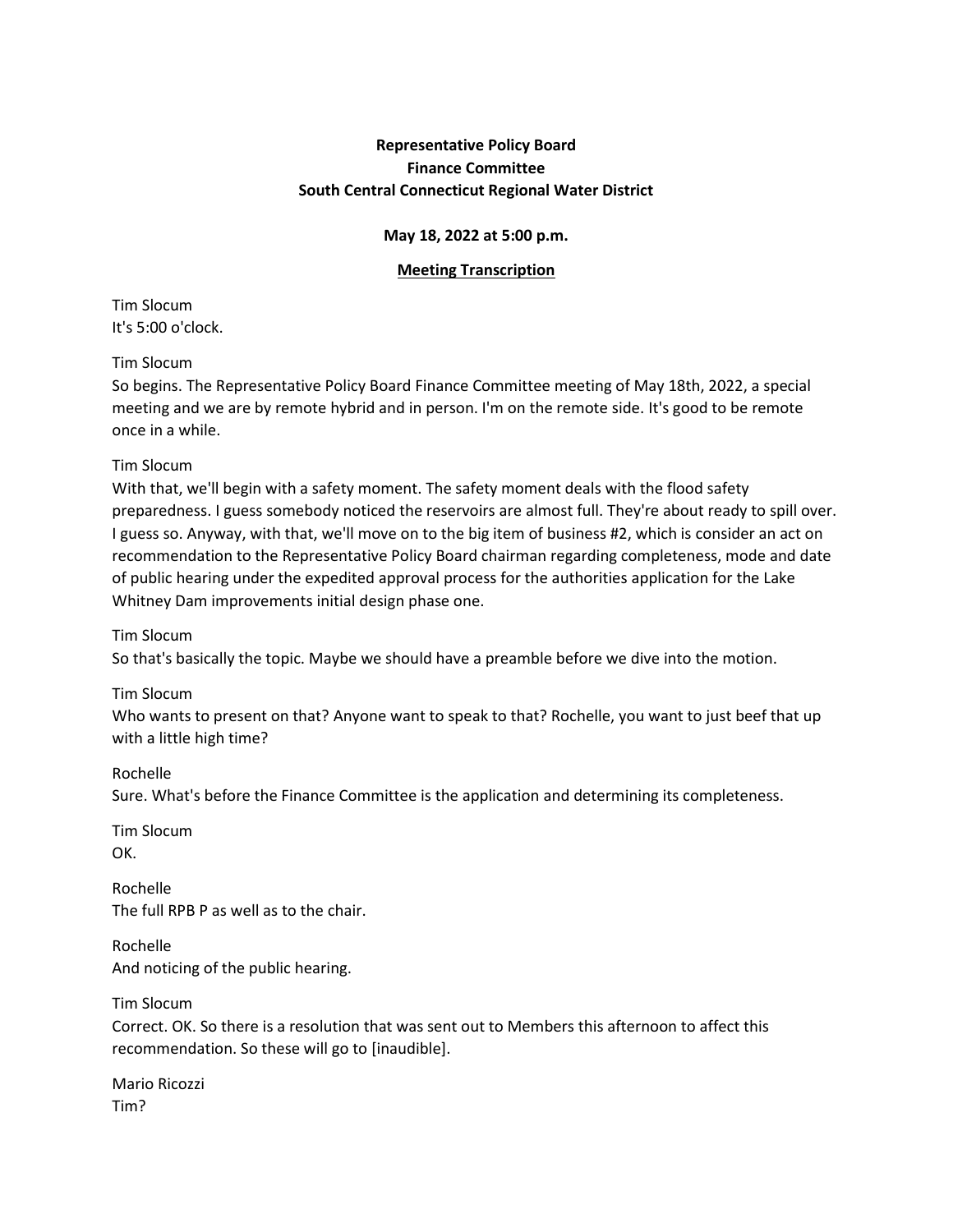#### Mario Ricozzi

I'm sorry, Mario. I could do it briefly if you'd like Mario.

### Mario Ricozzi

So if all recalls a few years ago, we got into a situation where we a project was approaching the \$2,000,000 point and actually you had to stop work on it. It was a construction project and we looked at a method to have some sort of way to do this in a more expedited fashion so.

### Mario Ricozzi

So I was approached with this by David and Larry and I had spoken about this particular project, and if you recall, when we had the budget presentation, you know we were about \$1.8 million into this. We know that there is more involved than Lake Gaillard. And so the thought was well, let's split out a project that is the design of the facility and this way the RWA can go forward, do the design, get a better cost estimate because the cost estimate range varied because of where they are in the budget we talked about doing this on an expedited fashion so that we don't hold up hold up the design.

#### Mario Ricozzi

Currently I think you all may be aware that there has been public outreach that has been started to try and get some input from the public and their involvement.

#### Mario Ricozzi

So all that's going on and we don't really want to just, I think it wouldn't be prudent to just stop and say well, we'll take an extra month or so. So we did work out a schedule which hopefully works for the RPB, which would be, the authority met Monday, forwarded it to finance for tonight, and then we will meet. I believe it's June 9th for a public hearing and decide that evening.

### Mario Ricozzi

So there it is quite a bit of work to do between now and then for everyone to get put together on it and understand it so we can ask.

#### Mario Ricozzi

Good questions. But you know, we did look at how do we do it, an expedited process.

### Mario Ricozzi

I believe Tom was our chair when we when we went through that exercise so.

Tom Right.

#### Mario Ricozzi

And some of the people on this call, I think, served on that committee trying to put it together so that's really the background. I have been assured that as the design develops and gets to the point of we're ready to go to construction, they'll have a much better sense after the public input and additional design.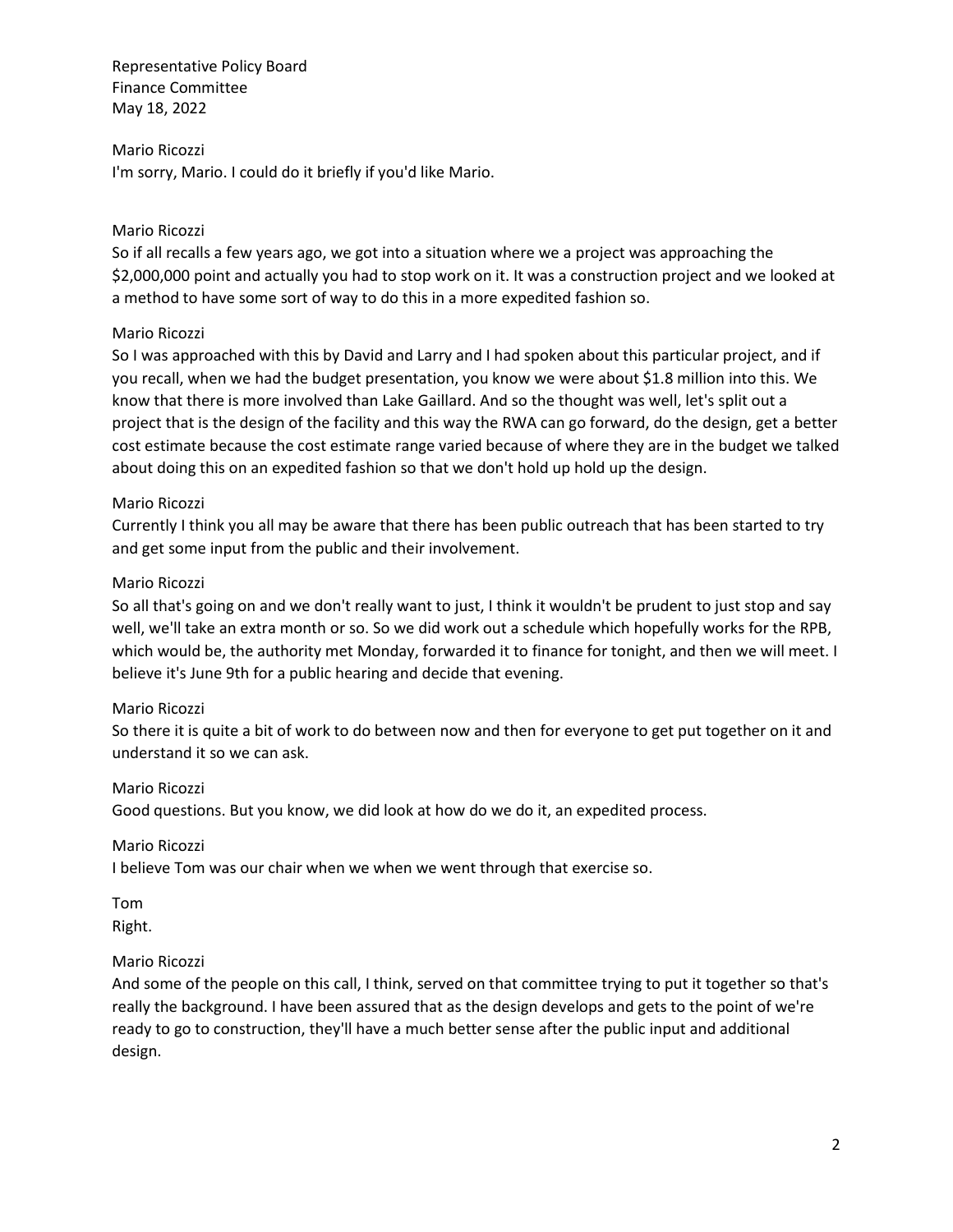## Mario Ricozzi

That they'll be able to come with a full application for the construction aspect. As I understand, should not be in an expedited fashion because it'll be a lot more money.

## Mario Ricozzi

Part of that will also depend on the financing, which they've looked at a number of different avenues of financing that hasn't been pinned yet, but there are a number of leads out there on how we're the financing is going to come from as far as grants go.

Mario Ricozzi

There was this, so this will assist. I took more than a minute, but hopefully I gave you an overview.

Tim Slocum

No, that was excellent. That was excellent. And just by way of a review also we're looking at what?

## Tim Slocum

Would be presented to the full RPB for their approval of this proposed resolution dated May 18th correct? So we would basically go with this recommendation. This recommended resolution to pass forward for the full vote of the RPB that's essentially what we're doing here today as I as I understand there are two.

Mario Ricozzi So I believe there are two there.

# Mario Ricozzi

There are two pieces, the one is the a recommendation to the chair to advertise for the public hearing and set the public hearing.

Tim Slocum Yes.

Mario Ricozzi Which I believe is the one you have up.

Tim Slocum That's that is up. Yes. That's what I'm holding in my hand. And that's the one.

Mario Ricozzi

OK. And that would be advertised this Friday. Before it would hit, we would acknowledge this to the full RPB.

Tim Slocum So this will be a motion then.

Mario Ricozzi Everyone has been.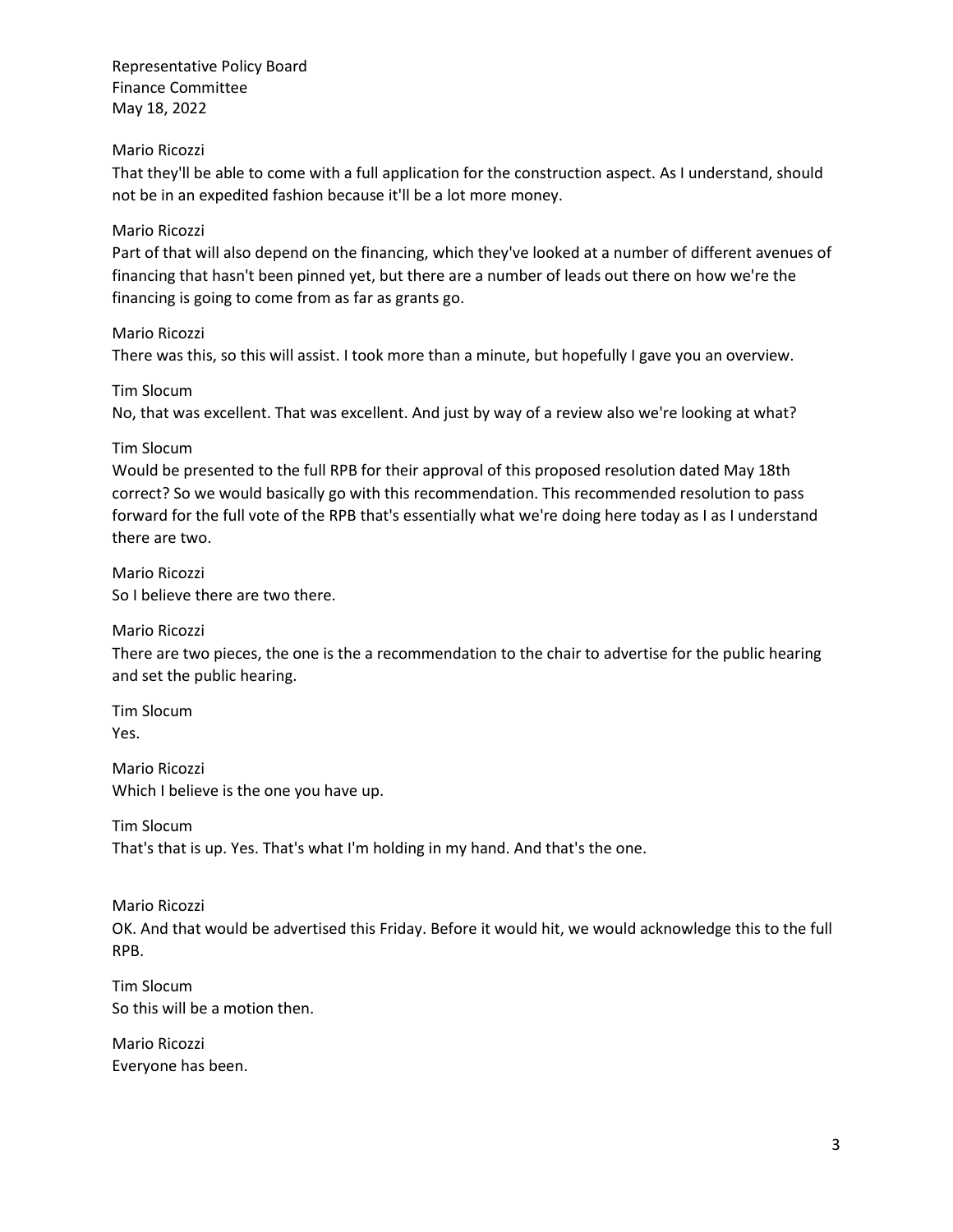Mario Ricozzi This would be a motion that would take effect, yes, without the full RPB.

Mario Ricozzi

The full RPB has been sent the application I need Jennifer to confirm that, but I believe that's the case.

Tim Slocum Right.

Tim Slocum Yes.

Mario Ricozzi

And then the second one I believe is a motion to the full RPB is as far as the financing goes.

Mario Ricozzi

And that would that would be a recommendation to the full RPB, which we would take up, I believe at the end of the public hearing.

Mario Ricozzi When we do the resolution to either approve or reject the project.

Mario Ricozzi

And then if it's approved, then we would approve the financing of.

Tim Slocum

Now the question is, since this is going to be advertised, just the Finance Committee has to just vote on this to say, hey, this is OK with us, this gets our blessing.

Mario Ricozzi Sir.

Mario Ricozzi The proposed resolution to yes, the resolution to schedule the public hearing.

Tim Slocum

So that is a vote of the of the Finance Committee, cause the RPB won't see this until after. So it'll be our report to them that the Finance Committee.

Mario Ricozzi Correct.

Tim Slocum Had an opportunity to vote on this. Of course the vote hasn't been taken.

Tim Slocum So let's do the one thing that it yes.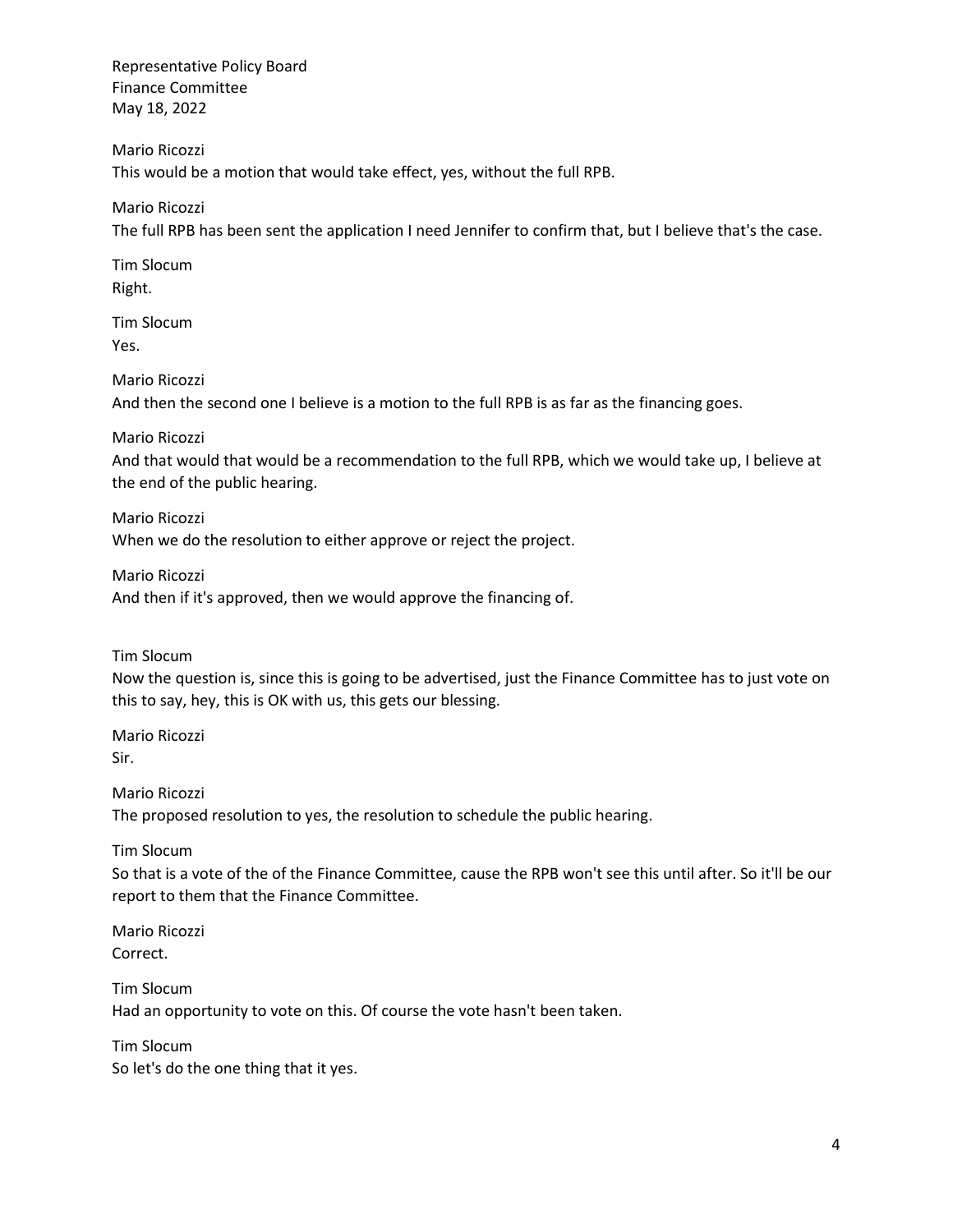## Mario Ricozzi

Since we knew this was coming, I hadn't seen any yet, but we knew it was coming. That's why I brought this up at the last RPB meeting we hadn't scheduled the date, but June 9th I think will work For the public hearing. But I think the full RPB should be aware of it. I believe they've all received the application with the information that said that it was going to be done on an expedited fashion and the possibility of public hearing June 9.

Tim Slocum Yes.

Charles So the first motion is simply to set the public hearing.

Mario Ricozzi That is correct.

Chalres Do you want that motion, Tim?

Tim Slocum Someone should move that. Yes, please. I thank you.

Charles I moved.

Tim Slocum As worded, that'll be sufficient. Do we have a second?

Tom I'll 2nd.

00:09:52.130 --> 00:09:53.180 Tim Slocum Thank you, Mr Clifford.

00:09:55.020 --> 00:09:56.550 Tim Slocum Any further discussion?

Tim Slocum So we will vote on this, correct?

Tim Slocum All those in favor?

Mario Ricozzi Yes, if you want it.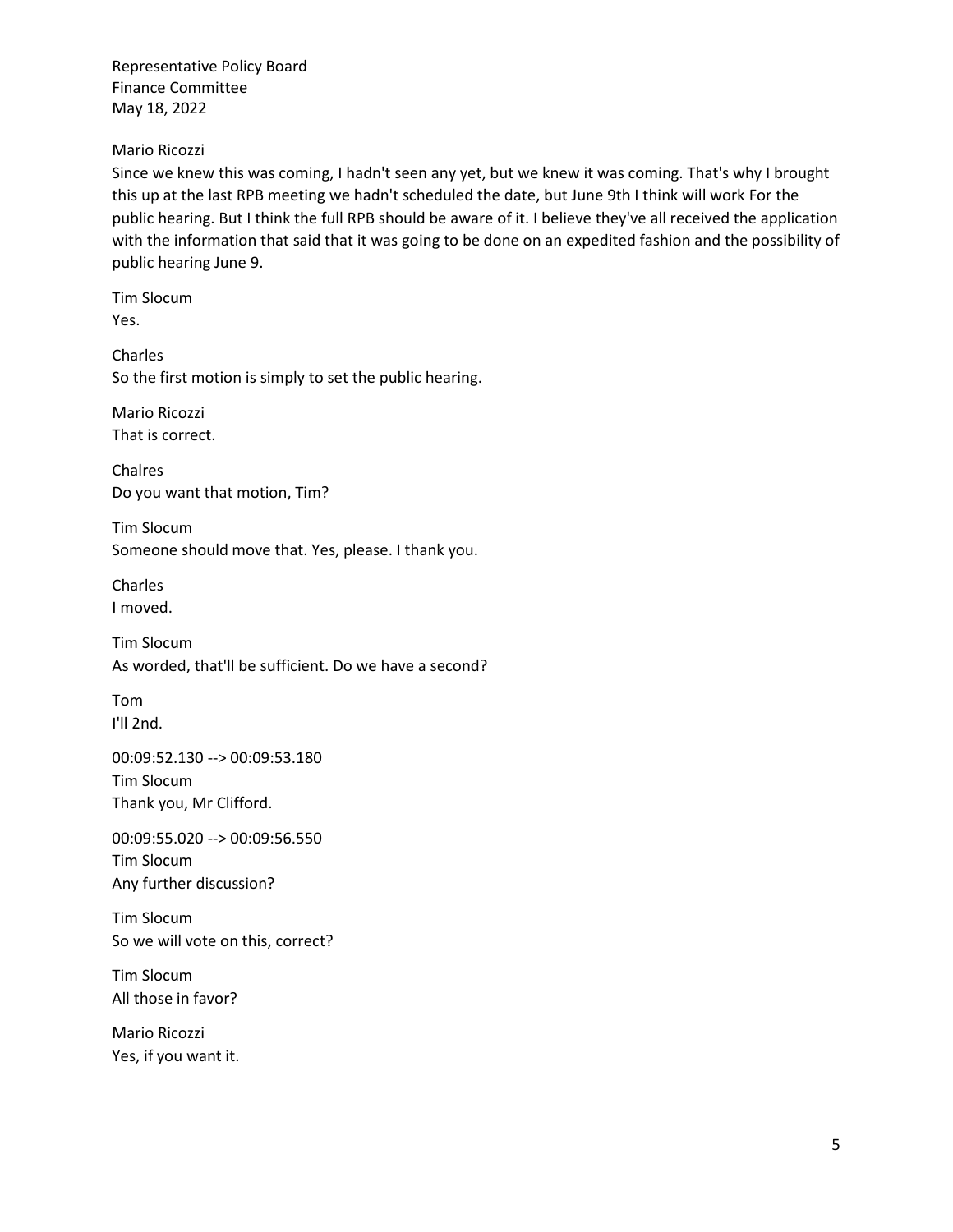Group Aye

Tim Slocum OK.

00:10:13.060 --> 00:10:16.130 Tim Slocum So I'm not sure. I heard Vince voice.

Tim Slocum OK, so I believe we have. Everyone has voted for and just in case I'll say any opposed.

Vincent Marino Aye.

Tim Slocum

OK, so finance has moved, has made a motion and approved the motion as presented. OK. So the next one on board would be?

Tim Slocum

I only have another motion here that's on the financing, but we hold that off until June 9th. Is that correct, Mario, just review this.

Mario Ricozzi I believe that you would want to move this as a recommendation to the full RPB.

Tim Slocum Approval? Move this as well.

Tim Slocum Right.

Mario Ricozzi And we would, we would not take it up next week, but we would take it up after the public hearing.

Tim Slocum June 9th, right?

Rochelle It would be just to agree to forward it for their.

Tim Slocum Right.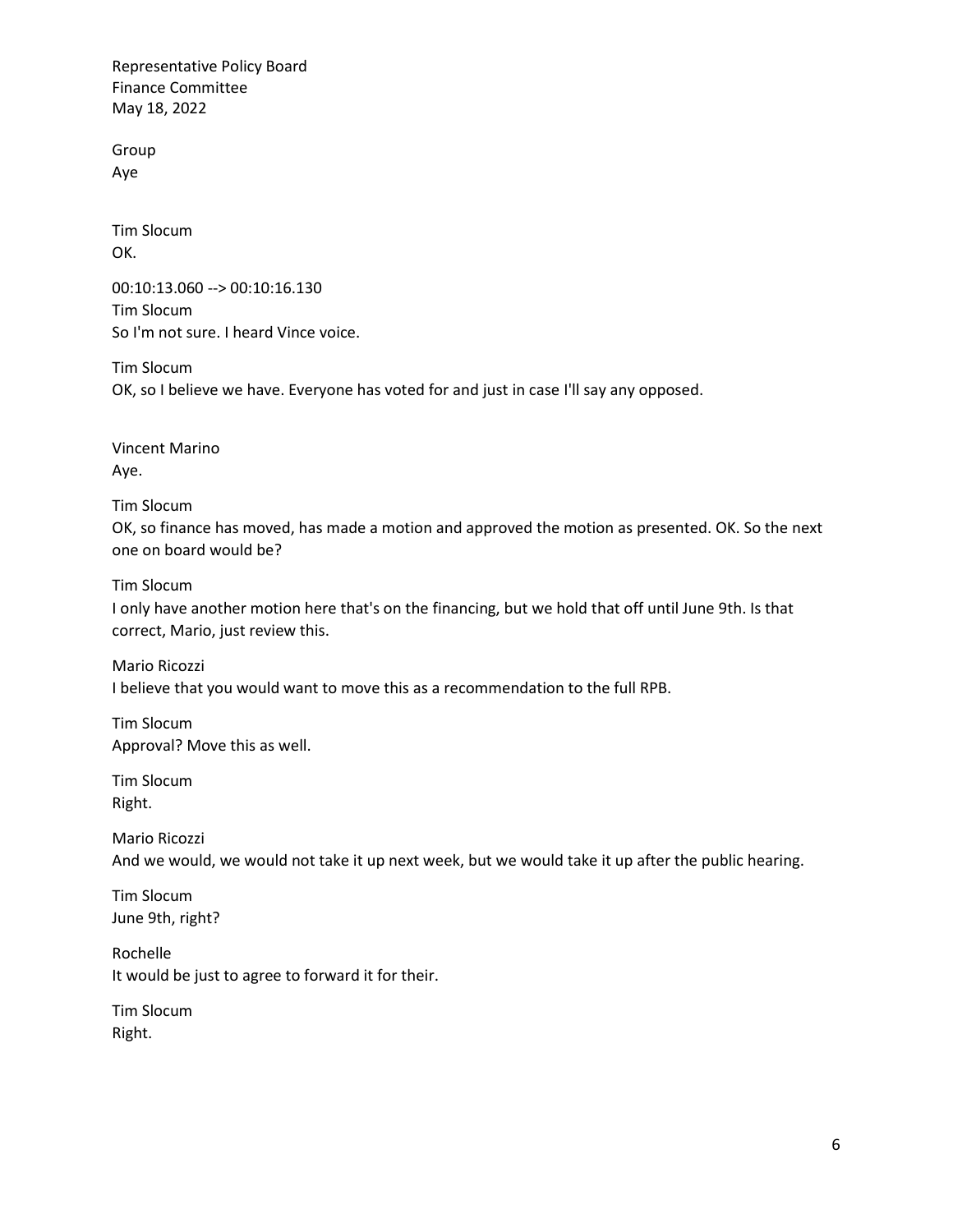Tim Slocum

So I would ask then for a motion to put forward the OK and this would be specifically cited as the resolution approving the issuance of bonds just for the note.

Tim Slocum OK, Mr. Jaser, we have. We have the motion. Do I have a second second Mr?

Vincent Marino Second.

Tim Slocum Thank you, Vincent. OK. All those in favor?

Vincent Marino Second.

Group

Aye.

Tim Slocum Opposed? Motion carries unanimously. OK.

Rochelle

I just wanted to say thank you for Finance Committee. The RPB Mario is the chair and the authority David, for supporting this expedited process. We really appreciate it.

Tim Slocum

I thank you, Mario too, for keeping me on test because I needed the belt and suspenders on this. I have to be honest with you.

Mario Ricozzi

Well, we have haven't done a lot of these and that's why I apologize for not being at RWA. I just couldn't physically make it. It was easier for me to get here than there.

Tim Slocum Right. Understood. Well, I'm not there either.

Tim Slocum

All these meetings we all have in our lives with different hats. So anyway, is there any further business for the committee?

Borowy, David

I just want if I could, Mr. Chairman, just want to say thank you for your consideration of this expedited matter, it really is important to keep moving forward as Chairman Ricozzi said. And we appreciate your support for this very, very important large project.

Tim Slocum

You got it and we're happy to. Happy to give you the support you needed.